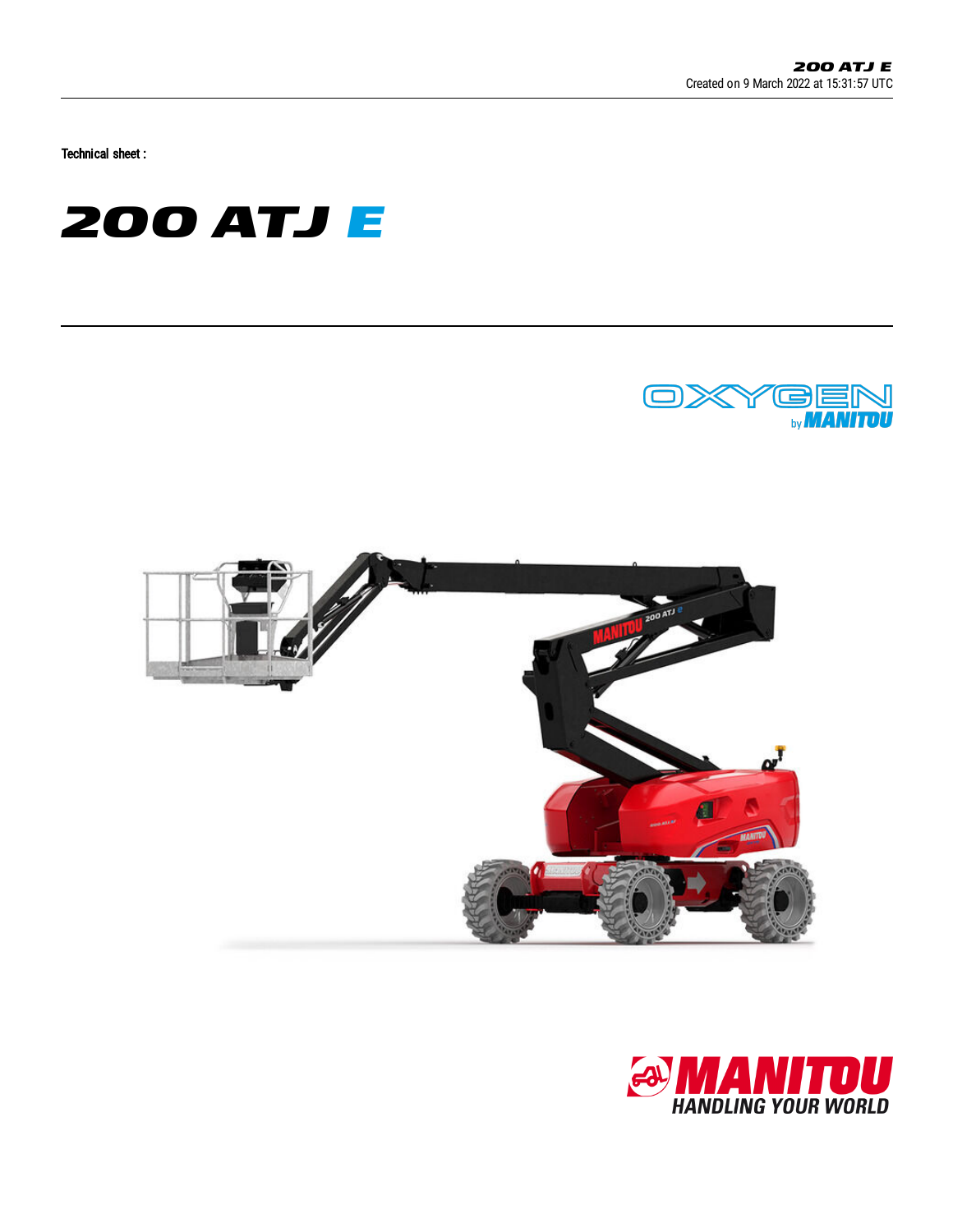| <b>Capacities</b>                       |              | <b>Metric</b>                                                                                                        |
|-----------------------------------------|--------------|----------------------------------------------------------------------------------------------------------------------|
| Working height                          | h21          | 20 <sub>m</sub>                                                                                                      |
| Platform height                         | h7           | 18 <sub>m</sub>                                                                                                      |
| Max. outreach                           |              | 11.57 m                                                                                                              |
| Overhang                                | h31          | 7.90 m                                                                                                               |
| Pendular arm rotation (top / bottom)    |              | +65 $^{\circ}$ / -60 $^{\circ}$                                                                                      |
| Platform capacity                       | 0            | 230 kg                                                                                                               |
| Turret rotation                         |              | 350°                                                                                                                 |
| Platform rotation (right / left)        |              | 90°/90°                                                                                                              |
| Number of people (inside / outside)     |              | 2/2                                                                                                                  |
| <b>Weight and dimensions</b>            |              |                                                                                                                      |
| Platform weight*                        |              | 7100 kg                                                                                                              |
| Platform dimensions (length x width)    | lp / ep      | 1.50 m x 0.75 m                                                                                                      |
| Overall width                           | b1           | 2.32 m                                                                                                               |
| Overall length                          | 1            | 8.34 m                                                                                                               |
| Overall height                          | h17          | $2.46$ m                                                                                                             |
| Overall length (stowed)                 | 9            | $6.06$ m                                                                                                             |
| Overall height (stowed)                 | h18          | 2.71 m                                                                                                               |
| Floor height (access)                   | h20          | 0.40 m                                                                                                               |
| Counterweight offset (turret at 90°)    | a7           | 0.64 m                                                                                                               |
| Internal turning radius (over tyres)    | b13          | 2.42 m                                                                                                               |
| External turning radius                 | Wa3          | 5.31 m                                                                                                               |
| Ground clearance at centre of wheelbase | m2           | $0.38$ m                                                                                                             |
| Wheelbase                               | $\mathsf{v}$ | 2.30 <sub>m</sub>                                                                                                    |
| <b>Performances</b>                     |              |                                                                                                                      |
| Drive speed - stowed                    |              | 5.30 km/h                                                                                                            |
| Drive speed - raised                    |              | 0.70 km/h                                                                                                            |
| Gradeability                            |              | 45 %                                                                                                                 |
| Permissible leveling                    |              | $4~^{\circ}$                                                                                                         |
| Wheels                                  |              |                                                                                                                      |
| Tyres type                              |              | Solid non-marking tires                                                                                              |
| Drive wheels (front / rear)             |              | 2/2                                                                                                                  |
| Steering wheels (front / rear)          |              | 2/0                                                                                                                  |
| Braking wheels (front / rear)           |              | 0/2                                                                                                                  |
| <b>Engine/Battery</b>                   |              |                                                                                                                      |
| Battery / Batteries capacity            |              | 48 V / 460 Ah                                                                                                        |
| Integrated charger (V / A)              |              | 48 V / 60 A                                                                                                          |
| <b>Miscellaneous</b>                    |              |                                                                                                                      |
| <b>Ground Pressure</b>                  |              | 10.90 dan/cm2                                                                                                        |
| <b>Hydraulic Pressure</b>               |              | 240 Bar                                                                                                              |
| Hydraulic tank capacity                 |              | 251                                                                                                                  |
| <b>Standards compliance</b>             |              |                                                                                                                      |
| This machine is in compliance with:     |              | European directives: 2006/42/EC- Machinery (revised<br>EN280:2013) - 2004/108/EC (EMC) - 2006/95/EC<br>(Low voltage) |

200 ATJ E - Created on 9 March 2022 at 15:31:57 UTC

\*Varies according to options and standards of the country to which the machine is delivered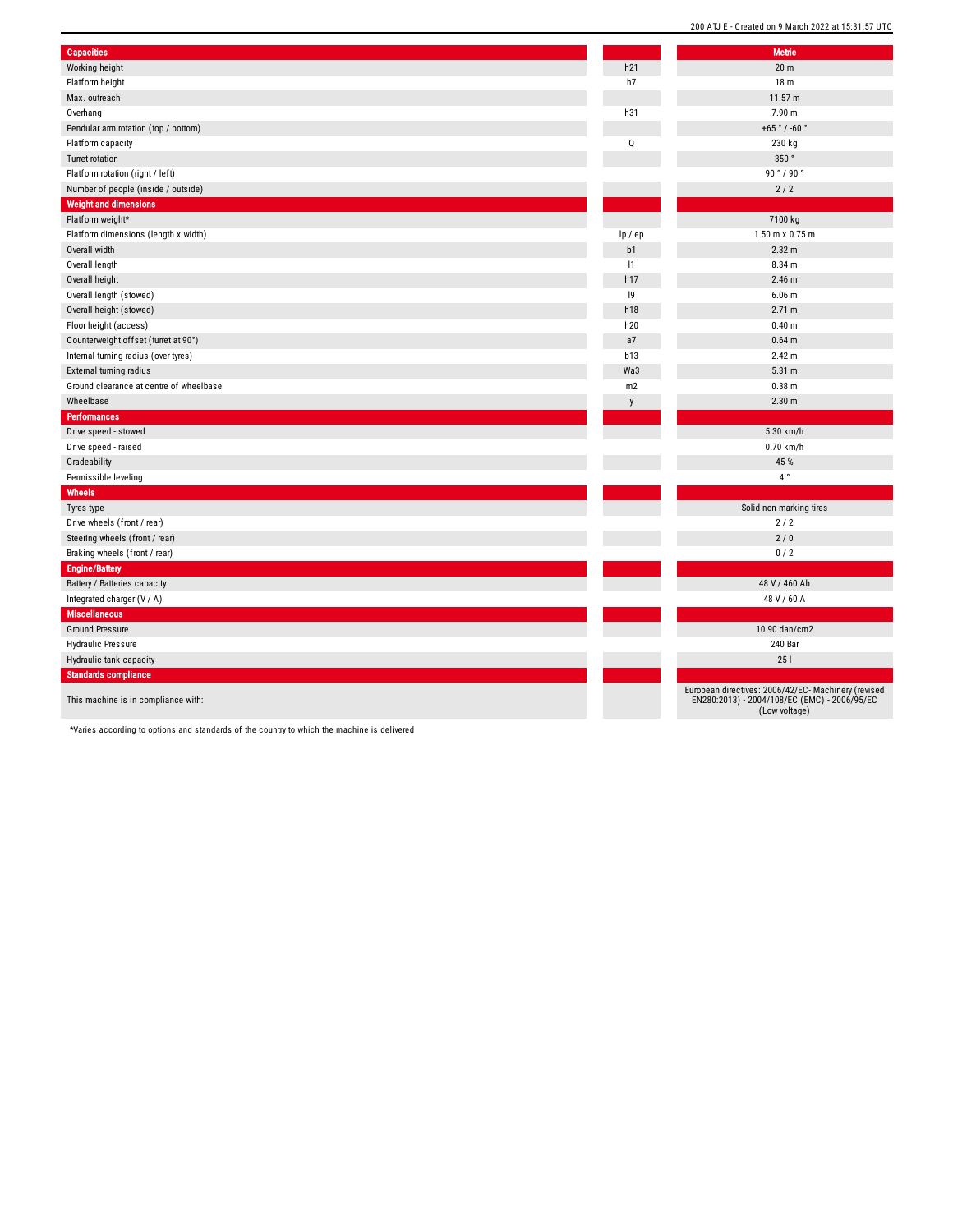## 200 ATJ E - Load chart

## Load Chart metric

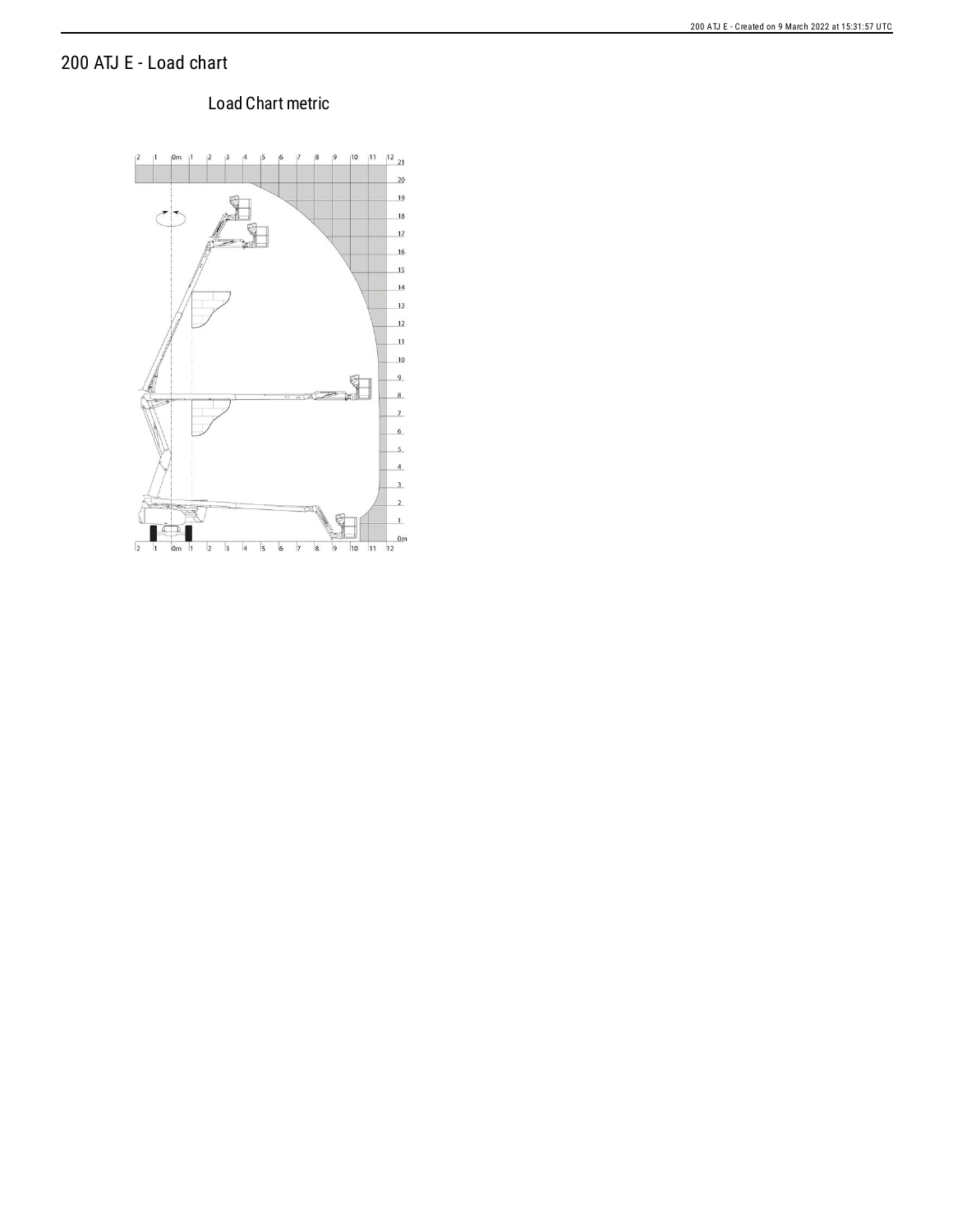200 ATJ E - Created on 9 March 2022 at 15:31:57 UTC

## 200 ATJ E - Dimensional drawing





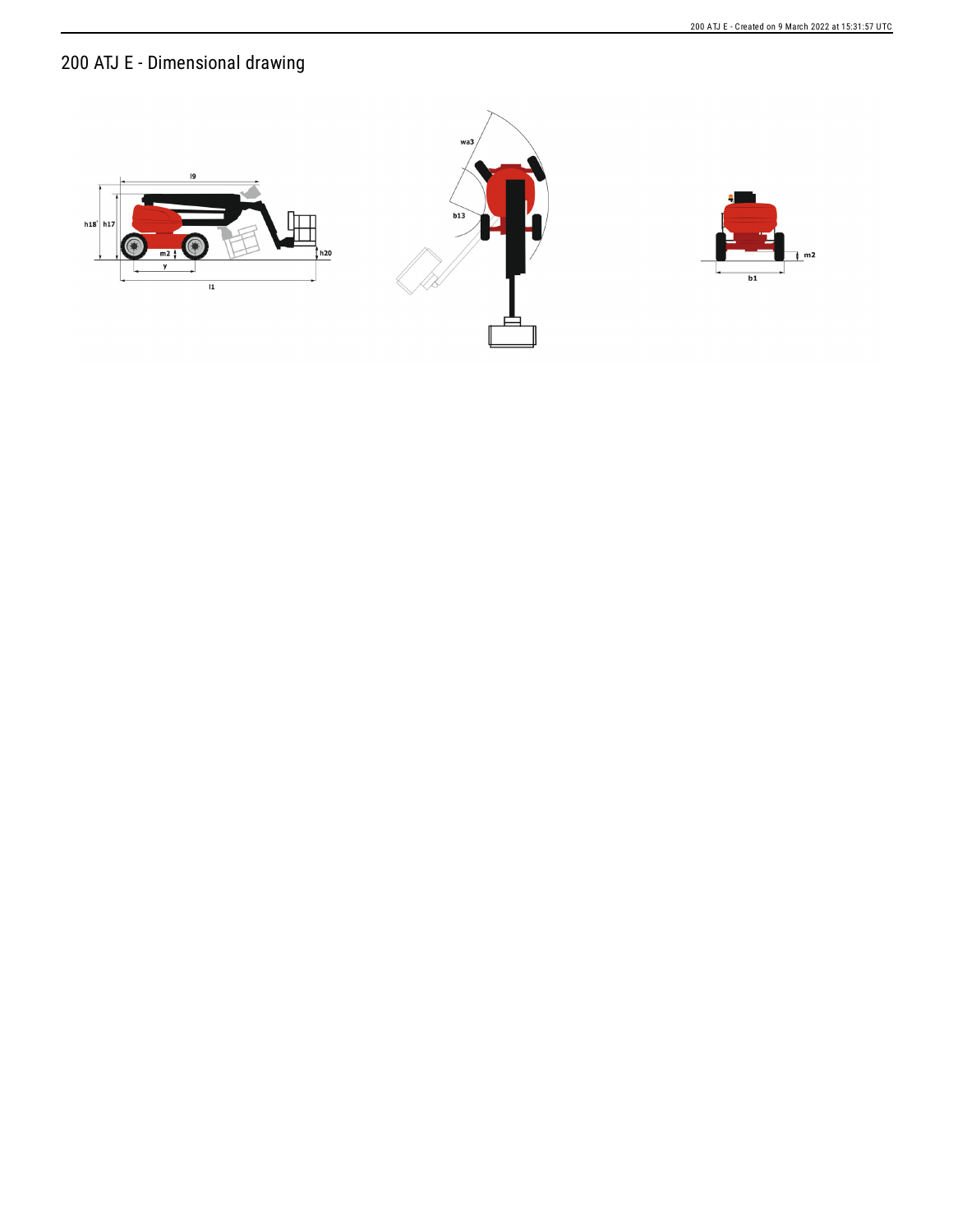## **Equipment**

|  | ann | m |  |
|--|-----|---|--|
|  |     |   |  |

| 230V Predisposition                                                         |
|-----------------------------------------------------------------------------|
| 4 simultaneous movements                                                    |
| 4 wheel drive                                                               |
| Audible alarm and illuminated indicator lamp (leveling, overload, lowering) |
| Backup electrical pump                                                      |
| Biodegradable oil                                                           |
| CAN bus technology                                                          |
| Centralized recharging of battery                                           |
| Dead man pedal                                                              |
| Differential locking on rear axle                                           |
| Easy Manager                                                                |
| Emergency stop button in platform and on frame                              |
| <b>Flat Led Rotating Beacon</b>                                             |
| Fully galvanized basket with demountable floor                              |
| Integrated diagnostic assistance                                            |
| Large color screen on turret                                                |
| Lead acid batteries                                                         |
| Multi-voltage integrated charger                                            |
| Non-marking tyres                                                           |
| Oscillating front axle                                                      |
| Protective cover for control panel                                          |
| Screen information in the basket                                            |
| Simplified lift system                                                      |
| Tool box in platform                                                        |
| Travel possible at maximum height                                           |
| Two electric motors of 8.5kW and 16kW                                       |

| <b>Optional</b>                                    |
|----------------------------------------------------|
| 110 or 230V plug with differential circuit breaker |
| Access control keypad for easy link                |
| Air predisposition                                 |
| Beep on every movement                             |
| Beep upon travel                                   |
| Biodegradable oil                                  |
| Coded anti-start                                   |
| Easy link with remote lock                         |
| Fully galvanized basket 1500mm with lateral door   |
| Fully galvanized basket 1800mm with lateral door   |
| Galvanized basket 1,800 mm                         |
| Hydraulic oil heater                               |
| SPS : Secondary protection system                  |
| Safety kit (Hamess + helmet)                       |
| Turret cover with key lock                         |
| Water predisposition                               |
| Working headlight in platform                      |